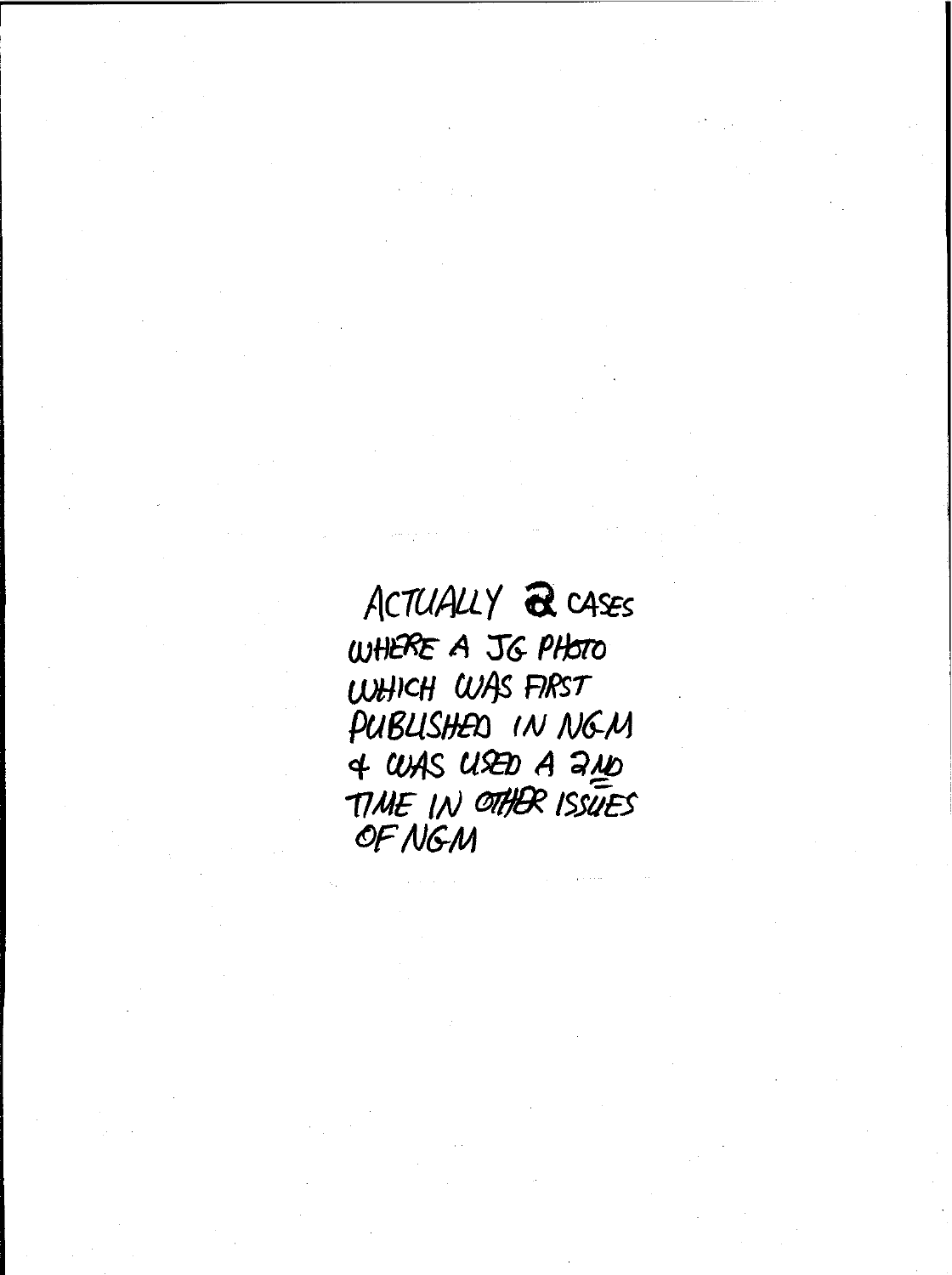## NORMAN DAVIS 6-PAGES CONFIDENTIAL!

|                                      | ASSIGNMENTS UNDER THE 1909 COPYRIGHT ACT ( ALSO OTHER TRANSACTIONS)                                                                                                                                                                      |                    | page #1 |  |
|--------------------------------------|------------------------------------------------------------------------------------------------------------------------------------------------------------------------------------------------------------------------------------------|--------------------|---------|--|
| $\sigma_{\text{unc}} = 1960^{\circ}$ | Pennekamp Park assignment                                                                                                                                                                                                                | (Bill Garrett      |         |  |
| August 9, 1962                       | Voss Coral Reef assignment                                                                                                                                                                                                               | (Bob Patton)       |         |  |
| April 4, 1963                        | Additional payment for "select" photo that<br>was used in National Geographic Magazine.                                                                                                                                                  |                    |         |  |
| June 20, 1963                        | Shark Assignment                                                                                                                                                                                                                         | (Bob Gilka)        |         |  |
| August 8, 1963                       | Additional payment for "select" photo that<br>was used in National Geographic Magazine.                                                                                                                                                  |                    |         |  |
| April 1, 1964<br>July 13, 1964       | Payment for U/W Research assisnment (Bob Patton)<br>Note terms<br>Additional payment for previously published<br>Mational Geographic Magazine photo (Jan.1962)<br>for re-use in NGS WBook of Fishes". Diver in<br>school of Spadefishes. |                    |         |  |
| 1964.<br>$J$ u $1y$ ,                | Sea Lab 1 assignment (NGS & LIFE). No written<br>assignment.                                                                                                                                                                             |                    |         |  |
| September 1965                       | National Park assignment                                                                                                                                                                                                                 | (Bob Patton) ?     |         |  |
| March, 1966.                         | Green Turtle assignment                                                                                                                                                                                                                  | (Bob Patton)       |         |  |
|                                      | IMPORTANT                                                                                                                                                                                                                                |                    |         |  |
| March 28, 1967                       | Additional payment for re-use of photograph<br>that was originally used on the cover of the<br>National Geographic Magazine, January, 1962<br>This later became the "moving cover sequence".                                             |                    |         |  |
| March.13, 1967                       | Assignment for Link Dive Project                                                                                                                                                                                                         | (Bob Gilka)        |         |  |
| March 28, 1967                       | Assignment for Special Publications<br>book "World Beneath the Sea"                                                                                                                                                                      | (Bob Gilka)        |         |  |
| March 28, 1967                       | Terms for book use of assigned photos<br>"World Beneath the Sea" as well as rates<br>and terms for the use of JG file photos                                                                                                             | ( $D_n$ ve Bridge) |         |  |
| November $2, 1967$                   | National Geographic Magazine use of JG file<br>photograph of Hammerhead shark. See description<br>of terms of sale on their voucher                                                                                                      |                    |         |  |
|                                      | <b>TMPORTANT</b>                                                                                                                                                                                                                         |                    |         |  |
| $H_0$ vember 7, 1967                 | My comments to them about the wording on their<br>voucher for the above transaction                                                                                                                                                      |                    |         |  |
|                                      |                                                                                                                                                                                                                                          |                    |         |  |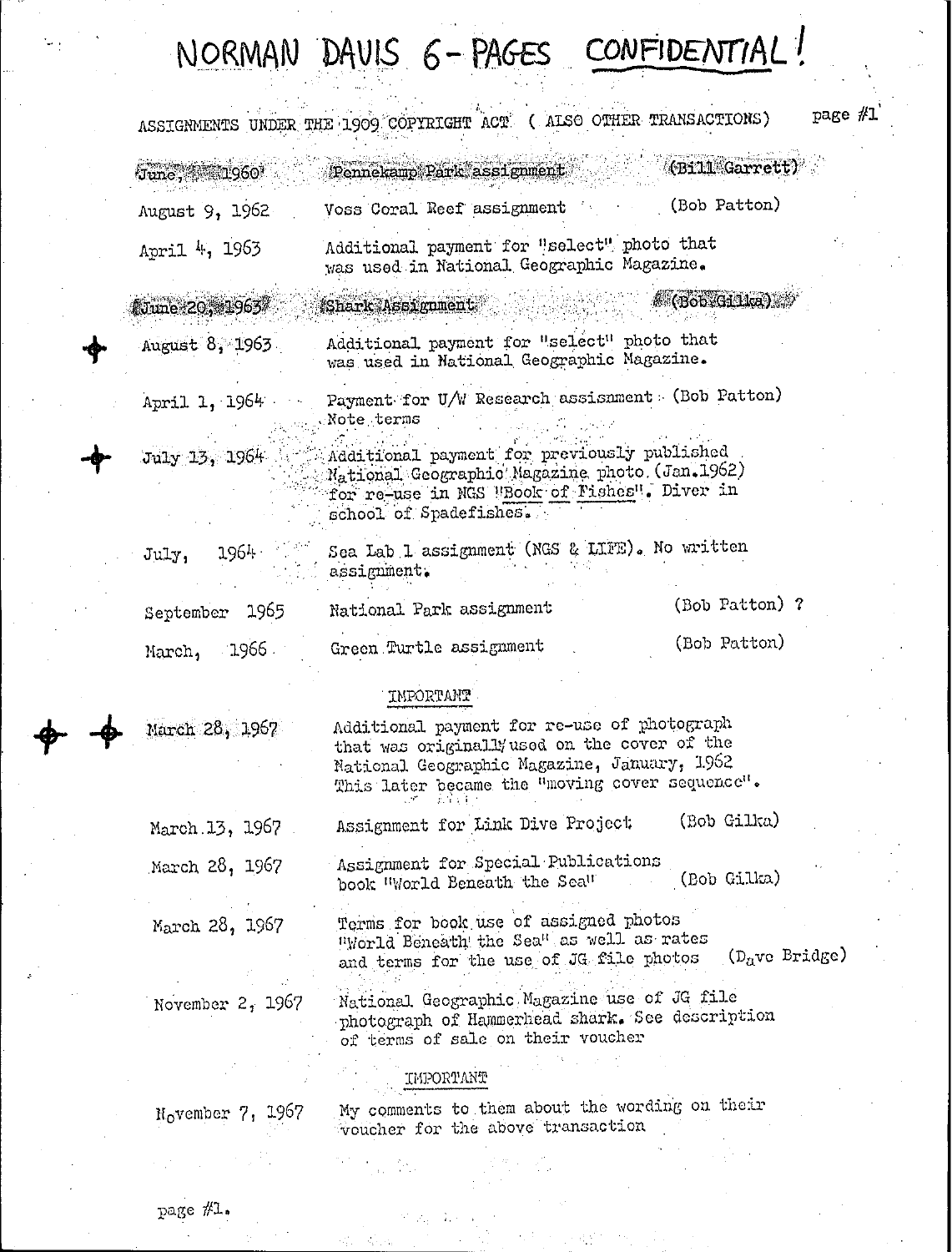1909 COPYRIGlfl' AC'! page *il-2.*

| January 30, 1968   | Payment for re-use of shark photos that originally<br>appeared in the February, 1968 issue of the<br>National Geographic Magazine. It seems that I<br>owe them \$725.00 against the minimum guarantee<br>of \$3.200.00 |                                  |
|--------------------|------------------------------------------------------------------------------------------------------------------------------------------------------------------------------------------------------------------------|----------------------------------|
| April 22, 1968     | Hydro Lab assignment                                                                                                                                                                                                   | (Bob Gilka)                      |
| April 28, 1968     | I refuse the Hydro Lab assignment                                                                                                                                                                                      | (Jerry Greenberg)                |
| April 28, 1969     | <b>Buck Island assignment</b>                                                                                                                                                                                          | $(0.111 \text{ G} \text{arret})$ |
| June 30, 1969      | Buck Island assignment                                                                                                                                                                                                 | $($ Bill Garrett $)$             |
| July 28, 1969      | NGS refuses to make additional payment<br>for photographs that were first published<br>in the Mational Geographic Magazine                                                                                             | (Bill Garrett                    |
| August 8, 1969     | Euck Island assignment. Also note terms<br>of assignment                                                                                                                                                               | /(Gil Grosvenor)                 |
|                    | IMPORTANT                                                                                                                                                                                                              |                                  |
| August 13, 1969    | "We have established a policy here about<br>payment for re-use of photographs"<br>"you should be protected" (Bob Gilka)                                                                                                |                                  |
| October 13, 1969   | Payment for JG file photographs that were<br>published in book "Vacationland U.S.A.                                                                                                                                    |                                  |
| December $4, 1969$ | Payment for re-use of shark photograph that .<br>originally appeared on the cover of National<br>Geographic Magazine February, 1968                                                                                    |                                  |
| April 16, 1971     | request for JG photos to be used in film strips                                                                                                                                                                        |                                  |
| April 29, 1971     | request for JG photos to be used in film strips                                                                                                                                                                        |                                  |
| August 21, 1973    | payment for 3-JG photos that were used in film strips                                                                                                                                                                  |                                  |
| September 11, 1973 | Invoice to NGS for JG file photos that were used<br>in the lst printing of the 2nd edition of book<br>"World Beneath the Sea".                                                                                         |                                  |
| April 30, 1974     | Payment for the use of 1 JG file photograph to<br>be used in NGS book "Undersea Treasures".                                                                                                                            |                                  |
| September 25, 1975 | Payment for the use of JG file photo to be used<br>in Special Nembership Promotion Test Package \$200.00                                                                                                               |                                  |
| December 12, 1975  | 1 JG photo used in Mational Geographic World \$300.00                                                                                                                                                                  |                                  |
| November 7, 1977   | Presentation fee                                                                                                                                                                                                       | \$25.00                          |
|                    |                                                                                                                                                                                                                        |                                  |

 $\frac{1}{2}$ 

 $\mathbf{r}$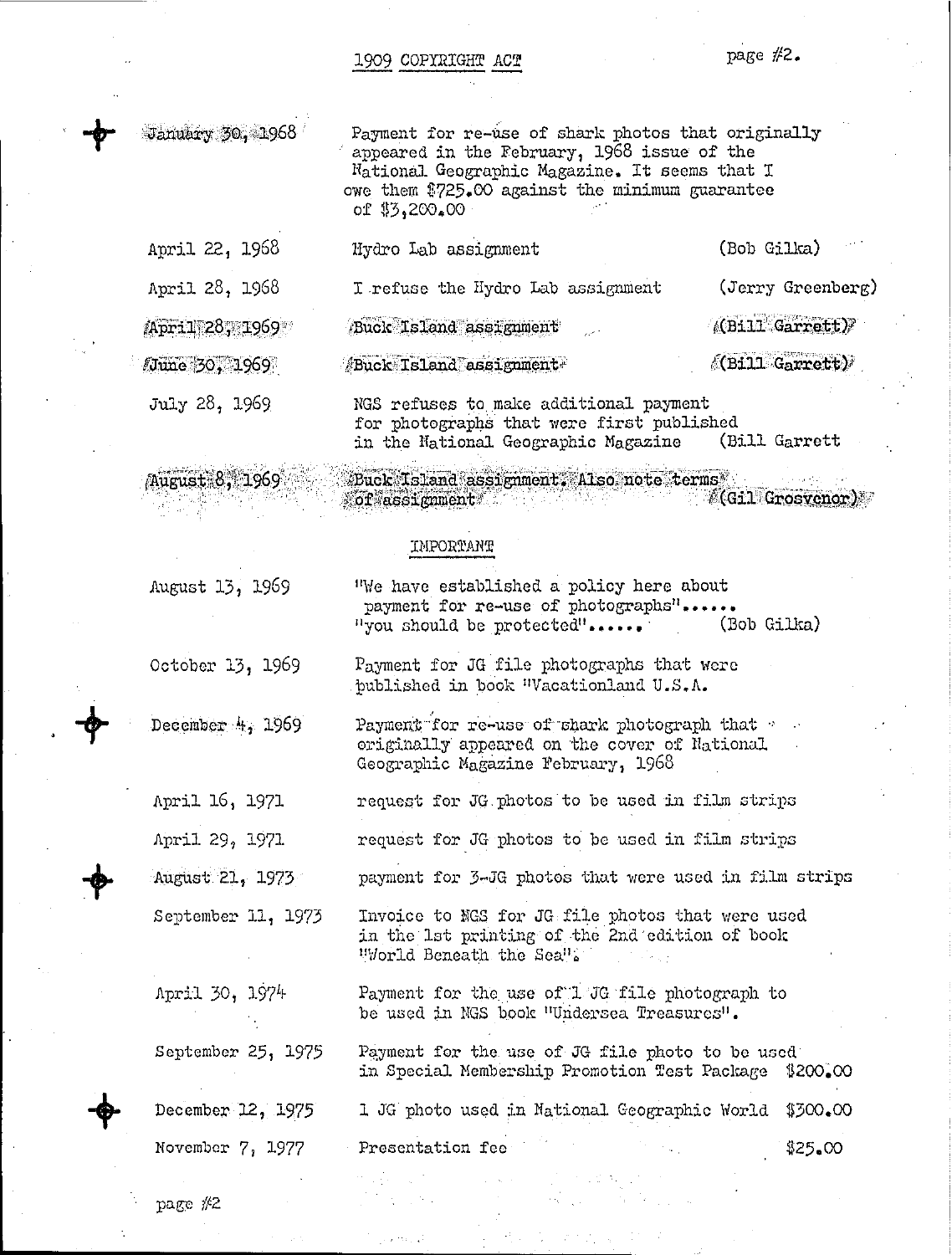#### **IMBORTANT**

November 25, 1980

 $\blacklozenge$ 

Payment for the re-use of photo that first appeared on the cover of National Geographic Magazine in February, 1968. It was re-used as part of an ad promoting NGS shark film \$200.00

Follow-up on phone conversation with Bob Gilka on possible assignment for National Geographic Traveler magazine. Note my terms on page 2

June 8, 1984

,June 7, 1984

Assignment for Florida's Harine Wilderness. Note terms of assignment. (Bob Gilka)

#### IHPORTANT

November 15, 1985

JG makes a request that the NGS provide an assignment of copyright for 'his photographs that appeared in three different issues of the National Geographic Hagazine.

#### IMPORTANT

December 18, 1985

February 26, 1988

June 2,1988

 $\bigstar$ 

t

Re-use of a photograph that first appeared in the<br>January, 1962 issue of NGM : for book use. 418.75 January, 1962 issue of  $M$  : for book use.

Assignment for photographic coverage of the Pennekamp

Re-use of JG copyrighted photographs that were first published in Traveler Magazine. 1475.00

The National Geographic Society provides an assignment of copyright for the JG photos that appeared in three different issues of the National Geographic Magazine. "all right, title & interest including copyright"....

February 23, 1989 Re-use of a photograph that first appeared in Jnnuary, 1962: for book use.

#### INPORTMIT

Park 30 Years Later (with Fred Ward).

 $\sqrt[6]{\text{June } 14, 1989}$ 

,july 3, 1989

The National Geographic Society provides JG an assignment of copyright of items that wore pulled as unauthorized "selects". The wording on this assignment reads... "all right, title & intorest including copyright".........

page #3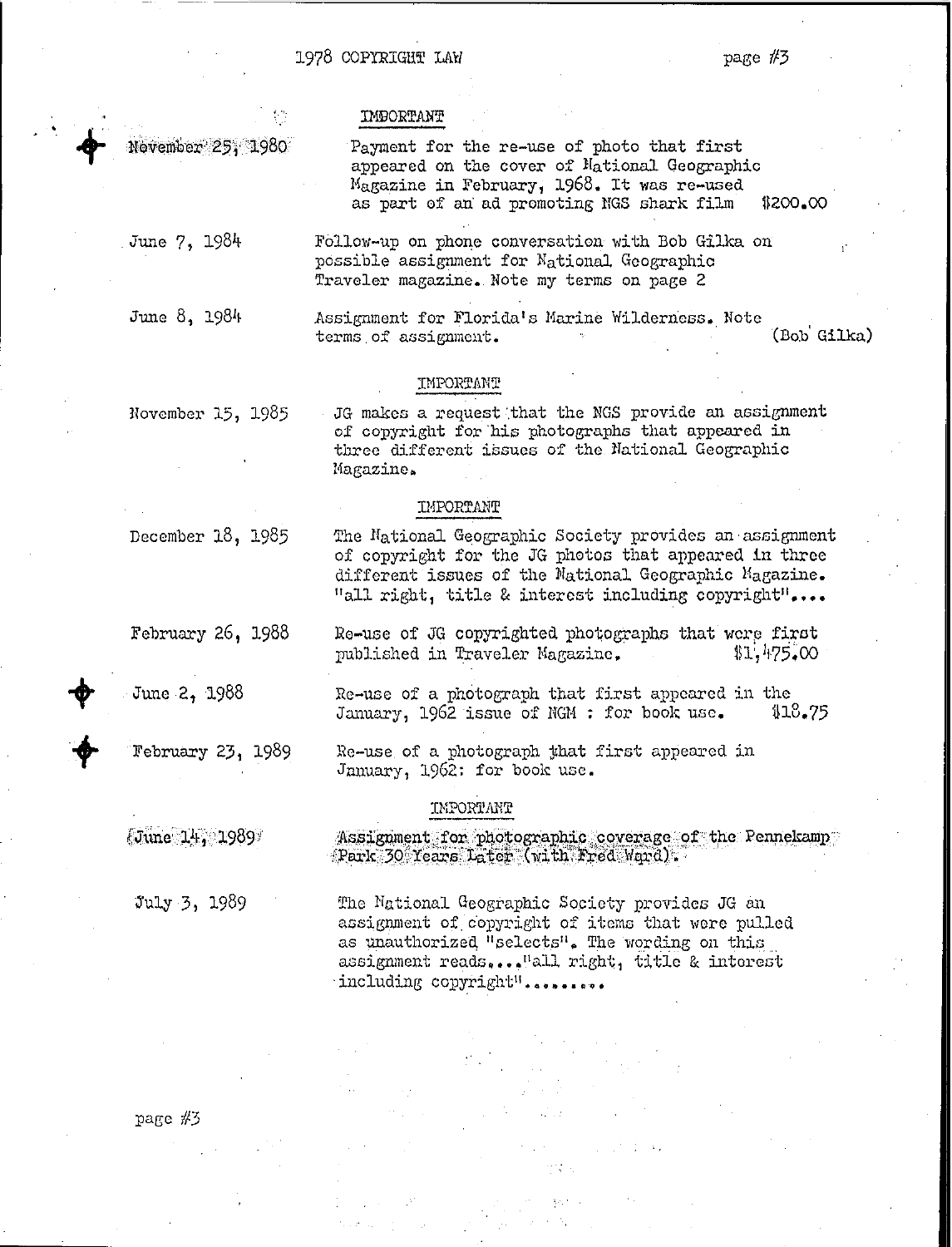THE DREAMS

IN THE EARLY 1940'S, I CAME CLAON A LARGE COLLECTION OF BACK ISSUES OF THE NATIONAL GEOGRAPHIC MAGAZINES IN OUR NEIGHBORS BASEMENT STORAGE. AS A TEEN-AGER, I BECAME A REAL FAN OF THE MAGAZINE AND THE SOCIETY. DURING MY COLLEGE YEARS, I LEARNED BASICS OF PHOTO-JOURNALISM AND ONE OF MY AMBITIONS WAS TO DO WORK FOR THE NATIONAL GEOGRAPHIC MAGAZINE. I ADMIRED THE SOCIETY FOR ITS ALTURISTIC AIMS WHICH WERE DONE UNDER A NON-PROFIT STATIS. MY FIRST BIG BREAK CAME IN 1960 WITH THE CORAL REEF PARK ASSIGNMENT. FOR THE MAGAZINE,

## THE SOCIETY'S PUBLICATIONS:

WHEN I CAME ABOARD AS A FREE-LANCE PHOTOGRAPHER THE PUBLICATIONS OF THE SOCIETY FELL UNDER 5 DIFFERENT CATAGORIES WHICH WERE AVAILABLE TO MEMBERS ONLY ON A SEMI-EXCLUSIVE BASIS:

I). NATIONAL GEO GRAPHIC MAGAZINE

2). PUBLICATIONS FROM THE BOOK DIVISION

3). THE SCHOOL BULLETIN

4) PRODUCTS FROM THE FILM STRIP DIV.

5) MAPS FROM THE CARTOGRAPHIC DIV.

TO THE BEST OF MY KNOWLEDGE THESE PUBLICATIONS WERE NOT AVAILABLE TO BOOK-STORES OR NEWS STANDS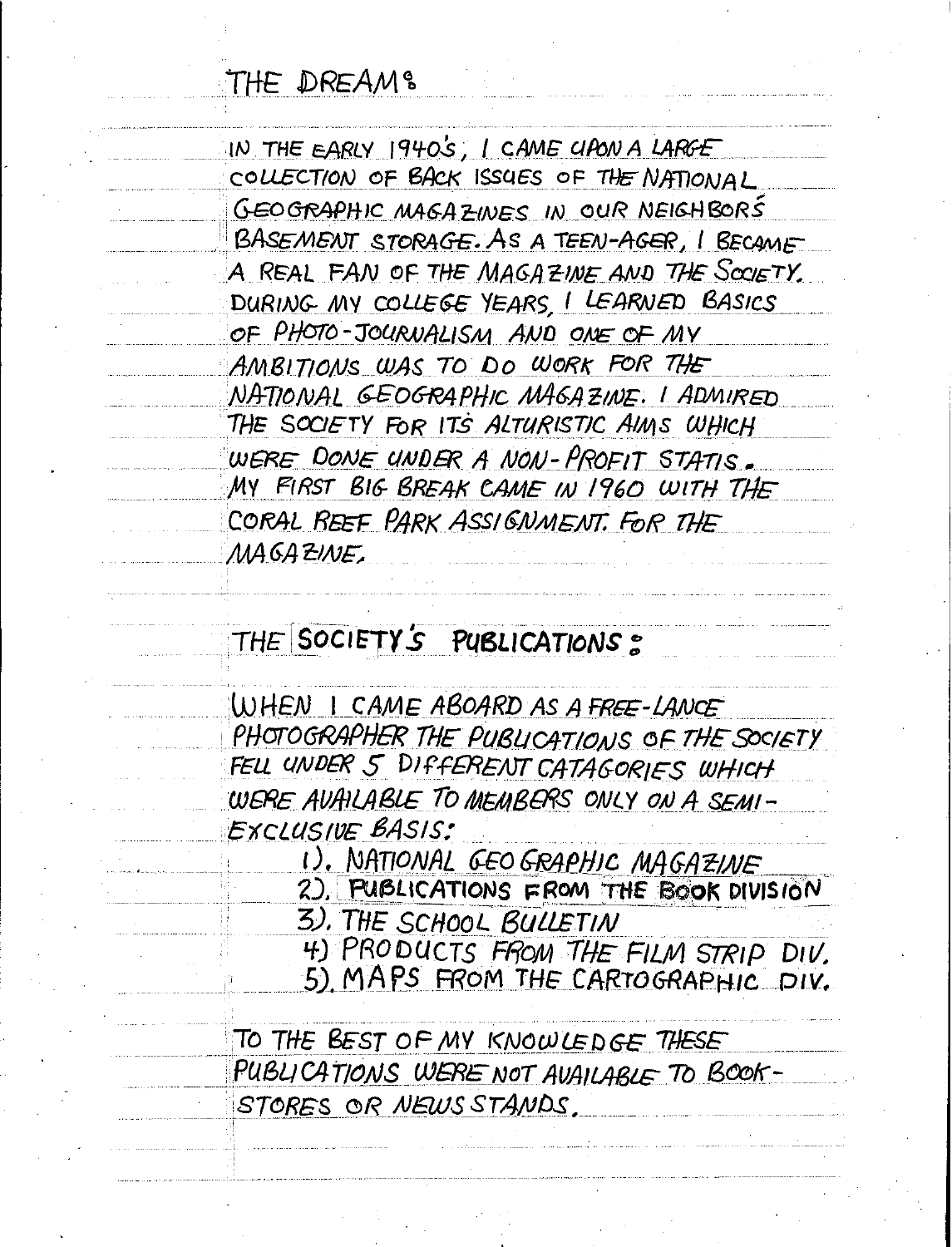## THE PHOTO REUSE POLICY OF THE SOCIETY:

THE

**EARLY** 

 $60s$ 

 $\divideontimes$ 

INITIALLY, THE OFFICIAL POLICY WAS THAT THEY WOULD NOT PAY FOR ADDITIONAL RE-USE OF PHOTOGRAPHS THAT WERE THEIR PROPERTY AND WERE FIRST PUBLISHED IN THE NATIONAL GEOGRAPHIC MAGAZINE, THIS BECAME VERY APPARENT WHEN THEY RE-USED\*MY PHOTOGRAPHS FROM THE JANUARY, 1962 ISSUE OF THE MAGAZINE IN A NEW EDITION OF THE BOOK OF FISHES " THEY MUST HAVE HAD SOME SECOND THOUGHTS ON THIS POLICY AS THEY DID PAY ME AN ADDITIONAL \$ 200,00 FOR THE RE-USE OF ONE OF MY GEOGRAPHIC PHOTOS ON THE COVER OF THE FISH BOOK.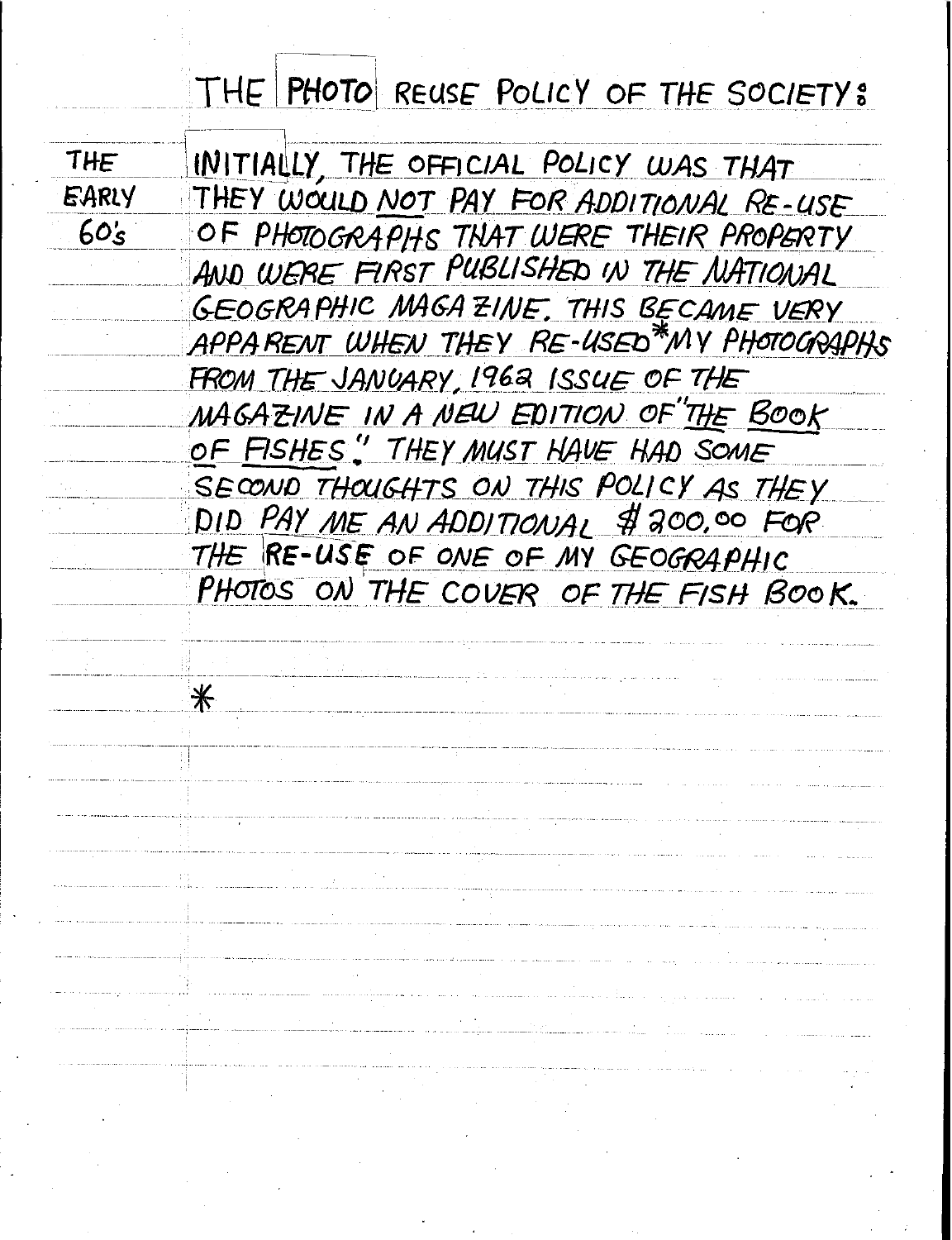| THE         | WHEN BOB GILKA STARTED A DIRECTOR OF                  |
|-------------|-------------------------------------------------------|
| $M$ J $D^-$ | PHOTOGRAPHY THEY DID HAVE A CHANGE OF                 |
| <b>60's</b> | POLICY AND STARTED TO MAKE ADDITIONAL                 |
|             | PAYMENTS TO NON-STAFFERS WHOSE NGM                    |
| 1964        | PHOTOGRAPHS WERE LATER RE-USED IN OTHER               |
| TO BE       | PUBLICATIONS OF THE SOCIETY. ALL THROUGH              |
| EXACT!      | OUR RELATIONSHIP THERE WAS A RELIABLE                 |
|             | SOURCE OF PASSIVE INCOME COMING IN FROM               |
|             | "ROYALTIES" COMING FROM PREVIOUSLY                    |
|             | PUBLISHED NGM PHOTO GRAPHS. THIS POLICY               |
|             | WAS OFFICIALLY STATED TO ME BY GILKA                  |
|             | BEFORE I TOOK THE BUCK ISLAND ASSIGNMENT.             |
|             | INTERESTINGLY ENOUGH WAS THE RE-USE ***               |
|             | OF THE JANUARY, 1962 COVER PHOTO                      |
|             | (AKA: MOUING COUER) AS A RE-USE IN AN                 |
|             | ANNOUCEMENT FOR THE SPECIAL PUB BOOK                  |
|             | <u>"WORLD BENEATH THE SEA" AT THAT TIME</u>           |
|             | THE SOCIETY OWNED THE COPYRIGHT TO                    |
|             | THIS PHOTO.                                           |
|             |                                                       |
|             | $\parallel$ IN THE FALL OF 1985, WHEN I WHOTE 70 BILL |
|             | GARRETT REQUESTING A COPYRIGHT ASSIGNMENT             |
|             | FOR THE PHOTOGRAPHS FROM THREE NGM                    |
|             | ARTICLES, I LEFT THE DOOR OPEN FOR THEM TO            |
|             | CONTINUE RE-USE MY NGM PHOTOS IN OTHER                |
|             | SOCIETY NOT FOR PROFIT PUBLICATIONS, WHEN             |
|             | <u>I RECEIVED THE ASSIGNMENT DOCUMENT, I WAS </u>     |
|             | SURPRISED TO SEE THAT THEY DID NOT PUT                |
|             | THIS PROVISION INTO THEIR PAPERWORK.                  |
|             | THEIR EXACT WORDING WAS                               |
|             | "ALL RIGHT, TITLE AND INTEREST.".                     |
|             | FRED WARD TELLS ME HIS ASSIGNMENT                     |
|             | DOCUMENT HAS THE SAME PRECISE                         |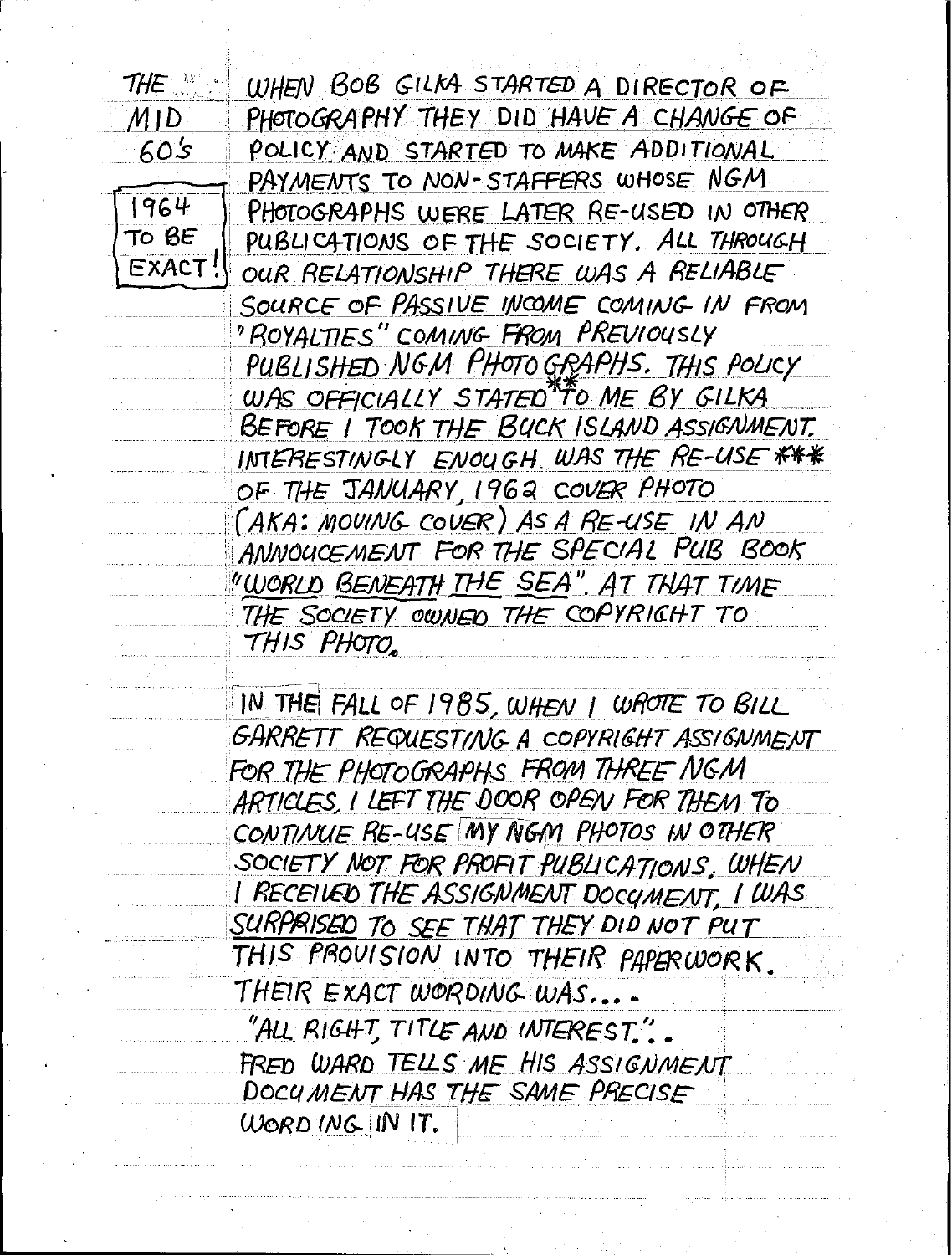| 667-4051<br>ΡН,<br>305/<br>FAX: 305/ 667-3572                                                   | NATIO,       |
|-------------------------------------------------------------------------------------------------|--------------|
| Rodacto                                                                                         | <b>MARCH</b> |
| 6840 S.W. 92nd St., Miami, Fla. 33156<br>November 13, 20000um FAX number 305/ 657-3572<br>DATE: | JULY         |
| Steel Hector & Davis<br>TO:                                                                     | sais         |

- FAXfI: 305-577-7001
- ATTN: **Norman Davis**
- $\ddot{\phantom{1}}$ PAGES: Including cover sheet

Difficulty with FAX transmission, please phone 305/667-4051

" I

Dear Norman:

Ferhaps the fax that I sent to Eve Nolan of the Mational Geographic JY,AGE SALES might be of some help to you on my.soon to be finished affidavit.

Please find enclosed three different pages which might be of help to' you.

- . J.). Shows all of the major paperwork from March 17, <sup>1996</sup> (when we first discover & purchase the Educational Insights / NGS product to December 5, 1997, when we file our suit against Educational Insights, National Geographic Society & Mindscapes.
- 2). Shows a fax to Eve Nolan of JIGS IMAGE SALES in regards to the Society going into the for-profit activity of becoming a photo agency and trying to market one of my images from the photographic assignment of the Summer of 1989.. Please note the date on this fax being August 29, 1996, (a full year before the NOS 108 year CD ROM is available to the public. Also note my statement of......

"You should know that most of my work is copyrighted my me."

3). Shows your certified letter to Suzanne Ross McDowell of April 23, 1997, advising them that" I have become avare that the Society is embarked on a CD-ROM project. You state very clearly that......

> "The Society has no right-- under copyright contract, or any other theory-- to use Mr. Greenberg's creative works for purposes other than those that were authorized by him with respect to particular issues of the magazine.

When you send the finished affidavit to me by courier, you might want to select a firm that has a driver who is also a Notary Public.<br>*Sincerely yours.*  $\begin{bmatrix} \mathbf{C}\mathbf{R}\mathbf{P}^{\prime} \\ \mathbf{P}^{\prime} \end{bmatrix}$  . Jerry Greenberg

Jerry Greenberg SEAHAWK PRESS

|                 | NATIONAL GEOGRAPHIC                                                                       | MARCH, 1995<br>DEC., 1997 |
|-----------------|-------------------------------------------------------------------------------------------|---------------------------|
| MARCH 17, 1996  | WE DISCOVER & PURCHACE E.I./NGS<br>PRODUCT @ GET SMART                                    |                           |
| JULY 16,1996    | $\exists$ IETTER TO JAY CUTLER @ E.L.                                                     |                           |
| $JULY$ 16. 1996 | LORI WILSON (E.I.) TO NORUAN DAVIS                                                        |                           |
| SEPT. 30 1996   |                                                                                           |                           |
| OCT. 3 1996     | LORI WILSON (E.I.) TO NORMAN DAVIS                                                        |                           |
| OCT. 11, 1996   | NORUAN DAVIS TO LORI WILSON (E.I.)                                                        |                           |
| OCT. 28, 1996   | GR. CALCOTT (E.I) TO SUZANIE ROSS<br>MCDOWELL @ NATIONAL GEOGRAPHIC SOCIETY               |                           |
| NO V. 18, 1996  | SUZAWAE ROSS MCDOWELL (NGS) TO N.D.<br>" ALL FISH OF SAME SPECIES "                       |                           |
| DEC. 19, 1996   | N. DAVIS TO SUZANNE ROSS MCDOWELL (NGS)                                                   |                           |
| JAN. 16, 1996   | N.DAVIS TO SUZANJE ROSS MCDOWELL (NGS)                                                    |                           |
| FEB.28 1997     | SUZANNE R. MCDOWELL (NGS) TO N. DAVIS                                                     |                           |
| MARCH 13, 1997  | N.DAVIS TO SUZANNE R. MCDOWELL (NGS)(PGS                                                  | A≁B                       |
| APRIL 18,1997   | SUZANNE R. MCDOWELL (NGS) TO N. DAVIS<br>SATLEMENT                                        |                           |
| APRIL 23, 1997  | N. DAVIS TO SUZANNE R. M-DOWELL (NGS)<br>(ALSO MEDITIONS PROPOSED CD-ROM) SETTLE MENT NOT |                           |
| DEC, 5, 1997    | N.DAVIS FILES AGAINST NGS 4 MINDSCAPE                                                     |                           |
|                 | CASE 97-3924 CIV.                                                                         |                           |

I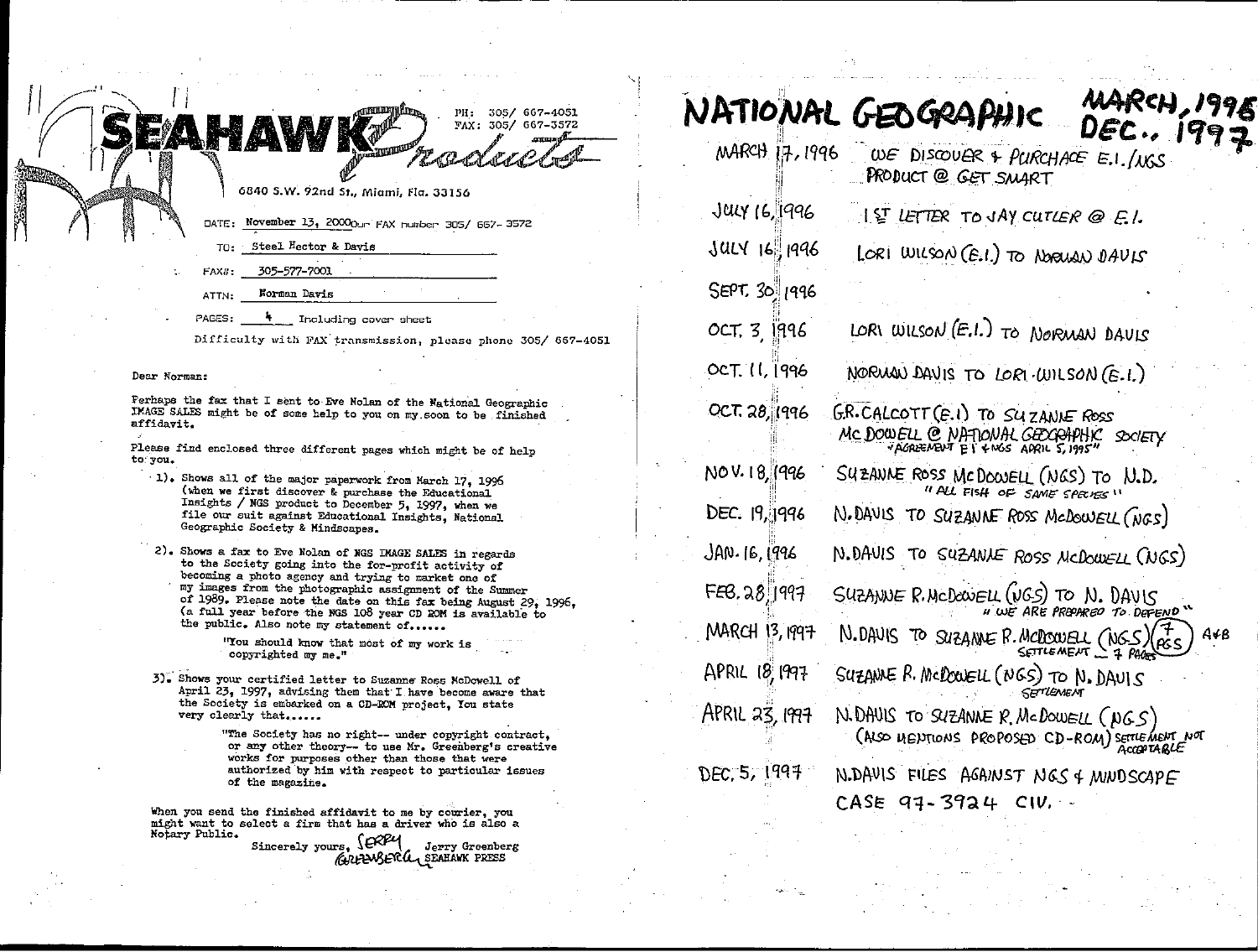**FHONS** MO 7-4051 6840 S.W. 92nd St., Miami, Fla. 33156 U.S.A.

PHONE: 305 / 667-4051 305 / 667-3572  $T^*AX$ :

FAX: 1-202-429-5776

Ms. Eve Nolan / IMAGE SALES National Geographic Image Collection Washington, DC 20036

DATE August 29, 1996

#### Dear Ms Nolan:

This is a follow-up of our discussion that began in February 29, 1996 conconing the marketing of my "Reference Select" (NGS ID RFP105F32, my ID-5783-074).

I trust you will recall and note that I stated in February and now state again that I declined and still decline permission for the Society to act as my photo agent.

On June 14, 1989 I signed an agreement with Kent Kobersteen for the Pennekamp Reef Park story #05738. It stated in Paragraph 5 (a-iii) that NGS may take and retain, in its illustrations libraries, copies of some of the photographs as "Reference Selects" only.

On November 16, 1989, I asked for clarification of what "Reference Selects" meant. Mr. Kobersteen advised me that the "Illustrations Library is often a first source for photographs for numerous Society publications. "Reference Selects" means to me what Mr. Kobersteen told me it meant to him.

NGS was not then in the photo agency business. Had I known the Society had plans to go into that business, I never would have accepted those terms.

Formerly, the Society forwarded outside quieries directly to me. We have no agreement beyond that. The Society cannot alter the terms of our agreement unilaterally. It is NOT acceptable to me for the Society to act as my photo agent and to offer my material to outside clients.

It will be mutually beneficial at this time to review which of my photographs are in your Permanent Collection, in the Illustrations Library and in the NGS Image Collection. Your should know that most of my work is copyrighted by me. In order to avoid costly mistakes where my work appeared in print against my wishes and in violation of my copyrights, I believe the Society should take steps now to protect its own interests as well as mine. I want an inventory of any and all images made by me that are held by the National Geographic in any form, including originals, duplicates, digital files, electronic. products, etc.

#### Sincercly yours.

Jerry Greenberg SEAHAWK PRESS 6840 SW 92nd Street Miami, Florida 33156

#### BY CERTIFIED MAIL

April 23, 1997

Suzanne Ross McDowell **Assistant Vice President** Legal Affairs, Publications National Geographic Society 1145 17th Street, N.W. Washington, D.C. 20036-4688

Dear Ms. McDowell:

This will acknowledge receipt of your letter dated April 18, 1997, which responded to our letter to you dated March 13, 1997. Your conclusion that no infringement has occurred with respect to the Educational Insights materials appears to foreclose any possibility of resolving that dispute without litigation. Your proposal to pay Mr. Greenberg \$500 for the use of his sea fan photograph was unacceptable when first made and is unacceptable now. Mr. Greenberg has serious concerns in other areas, as indicated in our letter, but is interested only in a global resolution of all matters covered in the letter.

We will proceed as indicated in the March 13 letter, and in any action that is brought in the Southern District of Florida we expect to name Educational Insights, Inc. as an additional defendant. The nature of a purported licensing agreement between that company and the Society as to the disputed materials is unclear to us, but in any event such an agreement is external to our chent's interests.

Mr. Greenberg has become aware that the Society is embarked on a project that apparently will reproduce on one or more CD-ROMs, for distribution and sale, past issues of the Society's magazine covering 100 years. This is notice that any photographs provided by Mr. Greenberg to the Society which appeared in past issues of the magazine -- for which Mr. Greenberg owns exclusive copyright or for which Mr. Greenberg authorized one-time use for a single issue -- may not be used for the CD-ROM project, or any other project, without his prior written permission. The Society has no right -- under copyright, contract, or any other theory -- to use Mr. Greenberg's creative works for purposes other than those that were authorized by him with respect to particular issues of the magazine. In view of this notice, Mr. Greenberg will regard any unauthorized use of his works in the CD-ROM project as willful infringement, and he will seek the fullest remedies available to him.

In view of the impasse in the matter, please return to the undersigned the exhibit book that was specially prepared and provided to you for negotiation purposes. As stated in our March 13 letter, that exhibit was and is the property of Mr. Greenberg.

Your courteous response to our March 13 letter, while seriously deficient, in our view, in its discussion of applicable law, is appreciated. It is unfortunate that the Society -- zealously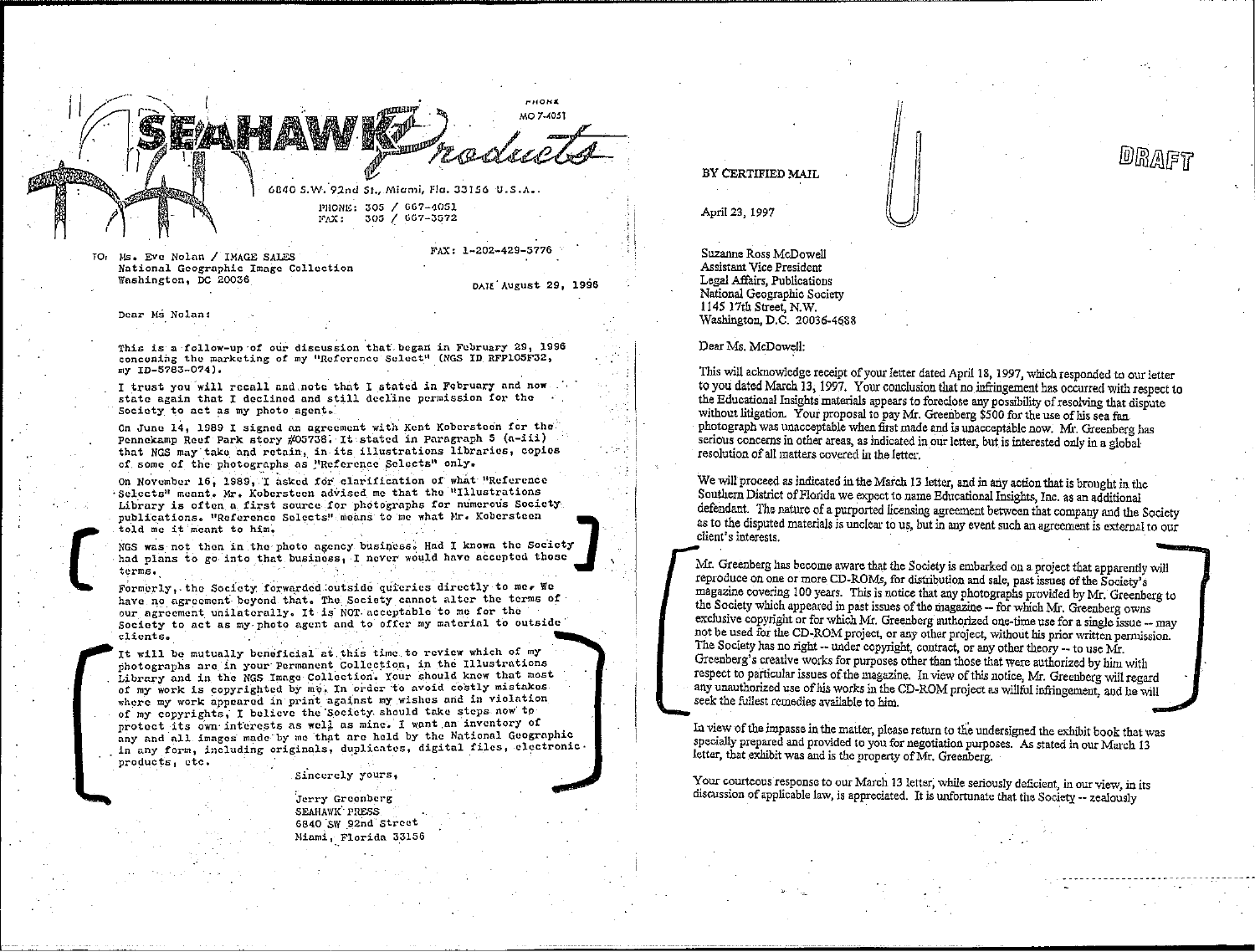## **NORMAN DAVIS 6-PAGES CONFIDENTIAL!**

|                             | ASSIGNMENTS UNDER THE 1909 COPYRIGHT ACT ( ALSO OTHER TRANSACTIONS)                                                                                                                          |                | page $#1$ |
|-----------------------------|----------------------------------------------------------------------------------------------------------------------------------------------------------------------------------------------|----------------|-----------|
| June, 1960                  | Pennekamp Park assignment                                                                                                                                                                    | (Bill Garrett) |           |
| August 9, 1962              | Voss Coral Reef assignment                                                                                                                                                                   | (Bob Patton)   |           |
| April 4, 1963               | Additional payment for "select" photo that<br>was used in National Geographic Magazine.                                                                                                      |                |           |
| June $20, 1963$             | Shark Assignment                                                                                                                                                                             | (Bob Gilka)    |           |
| August 8, 1963              | Additional payment for "select" photo that<br>was used in National Geographic Magazine.                                                                                                      |                |           |
| April 1, 1964               | Payment for U/W Research assisnment (Bob Patton)<br>Note terms                                                                                                                               |                |           |
| $Ju1y$ 13, 196 $\not\vdash$ | Additional payment for previously published<br>National Geographic Magazine photo (Jan.1962)<br>for re-use in NGS Whook of Fishes". Diver in<br>school of Spadefishes.                       |                |           |
| $1964 -$<br>July.           | Sea Lab 1 assignment (NGS & LIFE). No written<br>assignment.                                                                                                                                 |                |           |
| September 1965              | National Park assignment                                                                                                                                                                     | (Bob Patton) ? |           |
| 1966<br>March,              | Green Turtle assignment                                                                                                                                                                      | (Bob Patton)   |           |
|                             | <b>IMPORTANT</b>                                                                                                                                                                             |                |           |
| March 28, 1967              | Additional payment for re-use of photograph<br>that was originally used on the cover of the<br>Mational Geographic Magazine, January, 1962<br>This later became the "moving cover sequence". |                |           |
| March 13, 1967              | Assignment for Link Dive Project                                                                                                                                                             | (Bob Gilka)    |           |
| March 28, 1967              | Assignment for Special Publications<br>book "World Beneath the Sea"                                                                                                                          | (Bob Gilka)    |           |

March 28, 1967 Terms for book use of assigned photos "vlorld Beneath' the Sea" as well as rates and terms for the use of JG file photos ( $D_{\rm a}$ ve Bridge)

November 2, 1967 National Geographic Magazine use of JG file photograph of Hammerhead shark. See description of terms of sale on their voucher

#### IMPORTANT

 $N_0$ vember 7, 1967

My comments to them about the wording on their voucher for the above transaction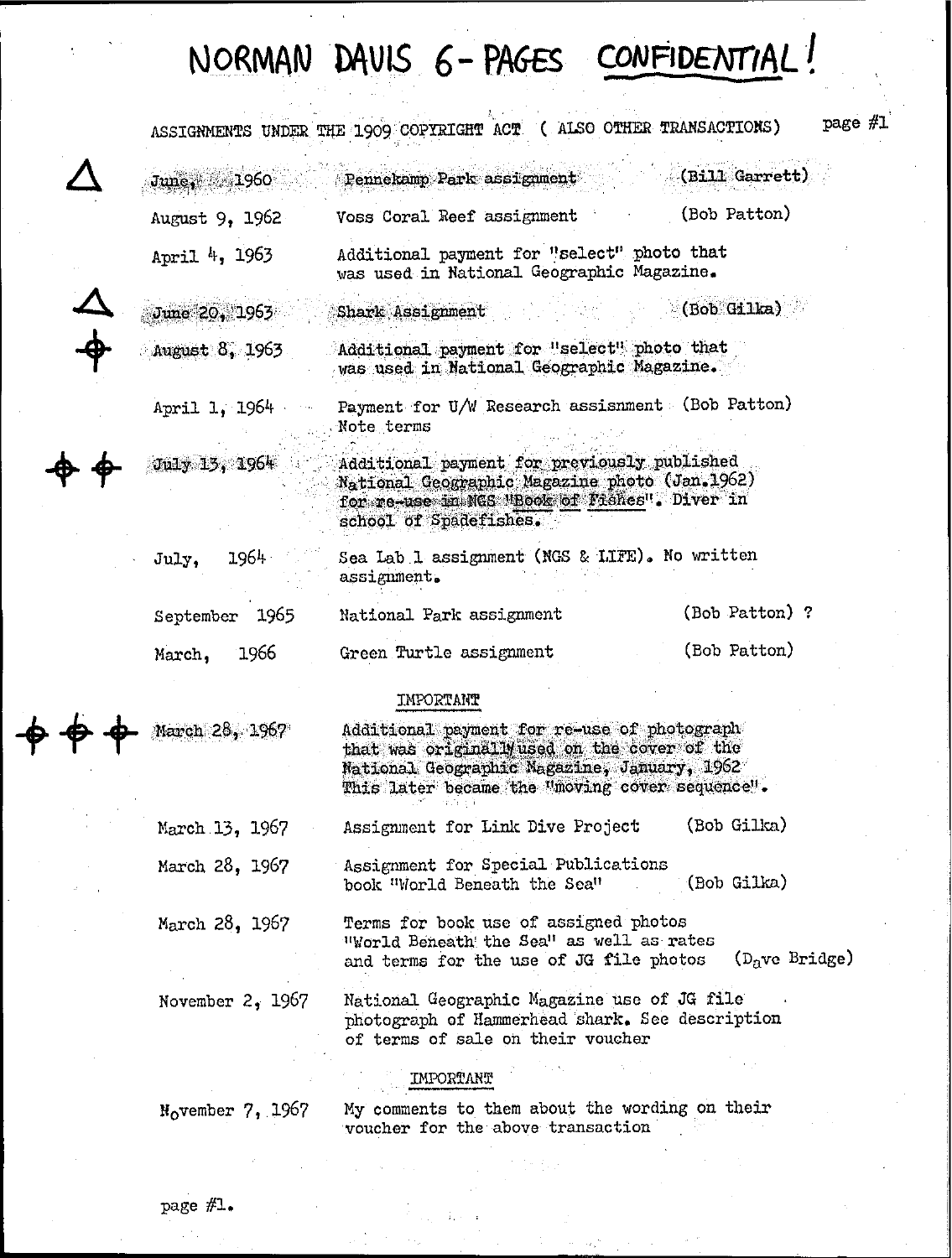### 1909 COPYRIGHT ACT page #2.

| <b>January 30, 1968</b> | Payment for re-use of shark photos that originally<br>appeared in the February, 1968 issue of the<br>Mational Geographic Magazine. It seems that I<br>owe them \$725.00 against the minimum guarantee<br>of $13,200,00$ |                    |
|-------------------------|-------------------------------------------------------------------------------------------------------------------------------------------------------------------------------------------------------------------------|--------------------|
| April 22, 1968          | Hydro Lab assignment                                                                                                                                                                                                    | (Bob Gilka)        |
| April 28, 1968          | I refuse the Hydro Lab assignment                                                                                                                                                                                       | (Jerry Greenberg)  |
| April 28, 1969          | / Buck Island assignment                                                                                                                                                                                                | (Bill Garrett)     |
| June 30, 1969           | Buck Island assignment                                                                                                                                                                                                  | $($ (Bill Garrett) |
| July 28, 1969           | NGS refuses to make additional payment<br>for photographs that were first published<br>in the National Geographic Magazine                                                                                              | (Bill Garrett      |
| August 8, 1969          | Buck Island assignment. Also note terms<br>of assignment                                                                                                                                                                | $*(Gil$ Grosvenor) |
|                         | FMPORTAME <sup>!</sup>                                                                                                                                                                                                  |                    |
| August 15, 1969         | "We have established a policy here about<br>payment for ite-use of photographs'<br>"you should be protected" (Bob Gilka)                                                                                                |                    |
| October 13, 1969        | Payment for JG file photographs that were<br>published in book "Vacationland U.S.A.                                                                                                                                     |                    |
| December $4.1969$       | Payment for re-use of shark photograph that<br>originally appeared on the cover of National<br>Geographic Magazine February, 1968                                                                                       |                    |
| April 16, 1971          | request for JG photos to be used in film strips                                                                                                                                                                         |                    |
| April 29, 1971          | request for JG photos to be used in film strips                                                                                                                                                                         |                    |
| August 21, 1973         | payment for \$-00 photos that were used in film strips                                                                                                                                                                  |                    |
| September 11, 1973      | Invoice to NGS for JG file photos that were used<br>in the 1st printing of the 2nd edition of book<br>"World Beneath the Sea".                                                                                          |                    |
| April 30, 1974          | Payment for the use of 1 JG file photograph to<br>be used in NGS book "Undersea Treasures".                                                                                                                             |                    |
| September 25, 1975      | Payment for the use of JG file photo to be used<br>in Special Membership Promotion Test Package \$200.00                                                                                                                |                    |
| December 12, 1975       | 1 JG photo used in Mational Geographic World \$300.00                                                                                                                                                                   |                    |
| November 7, 1977        | Presentation fee                                                                                                                                                                                                        | \$25.00            |

page #2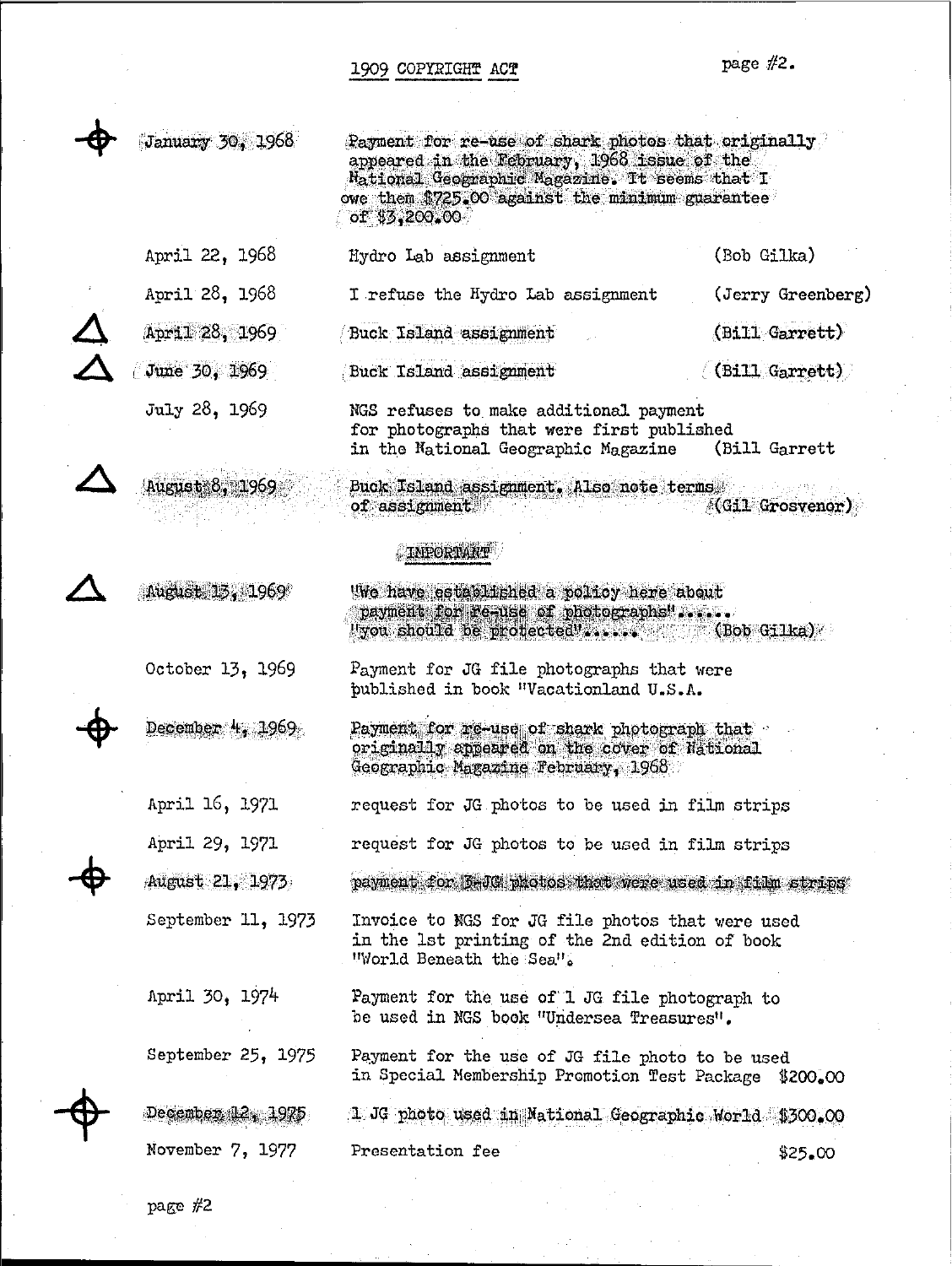#### **IMPORTANT**

November 25, 1980

Payment for the re-uae of photo that first appeared on the cover of National Geographic Magazine in February, 1968. It was re-used as part of an ad promoting NGS shark film \$200.00

June 7, 1984 Follow-up on phone conversation with Bob Gilka on possible assignment for National Geographio Traveler magazine. Note my terms on page 2

June 8, 1984

Assignment for Florida's Marine Wilderness. Note terms of assignment. (Bob Gilka)

The National Geographic Society provides an assignment of copyright for the JG photos that appeared in three different issues of the National Geographic Magazine. "all right, title & interest including copyright"....

Re-use of JG copyrighted photographs that were first<br>published in Traveler Magazine.  $$1,475.00$ 

#### IMPORTANT

November 15, 1985

JG makes a request that the NGS provide an assignment of copyright for his photographs that appeared in three different issues of the National Geographic l1agazine.

#### IHPORTANT

December 18, 1985

February 26, 1988

June 2, 1988

February 23, 1989

January, 1962 issue of NGM : for book use.  $$18.75$  $Re$ -use of a photograph that first appeared in January, 1962: for book use.

Re-use of a photograph that first appeared in the

#### IMPORTANT

published in Traveler Magazine.

Assignment for photographic coverage of the Pennekamp Park 30 Years Later (with Fred Wqrd).

 $July 3, 1989$ 

June 14, 1989

The National Geographic Society provides JG an assignment of copyright of items that were pulled as unauthorized "selects". The wording on this assignment reads...."all right, title & interest including copyright" .........

page #3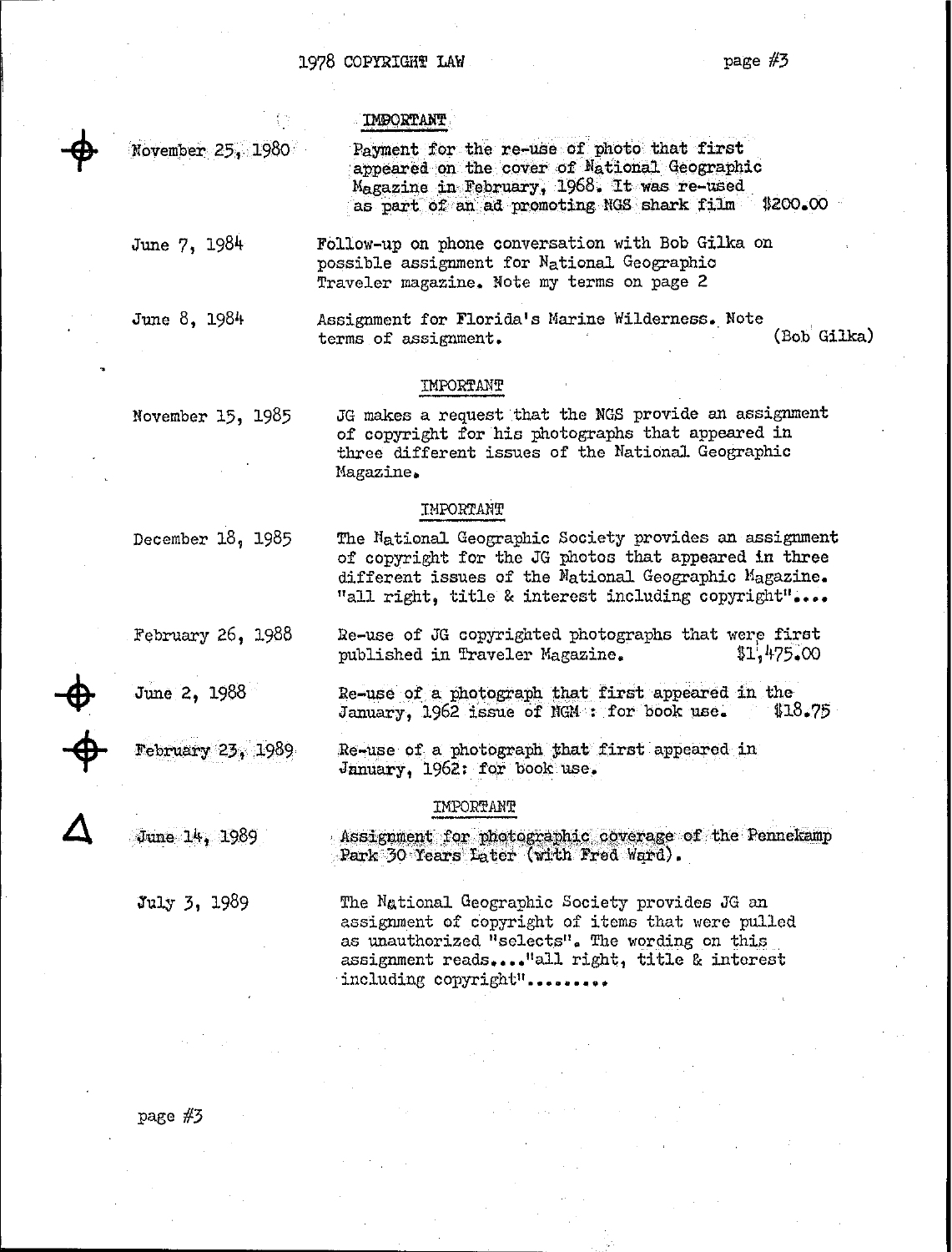# NORMAN DAVIS 4-SHEETS INCLUDING THIS COUER ITEM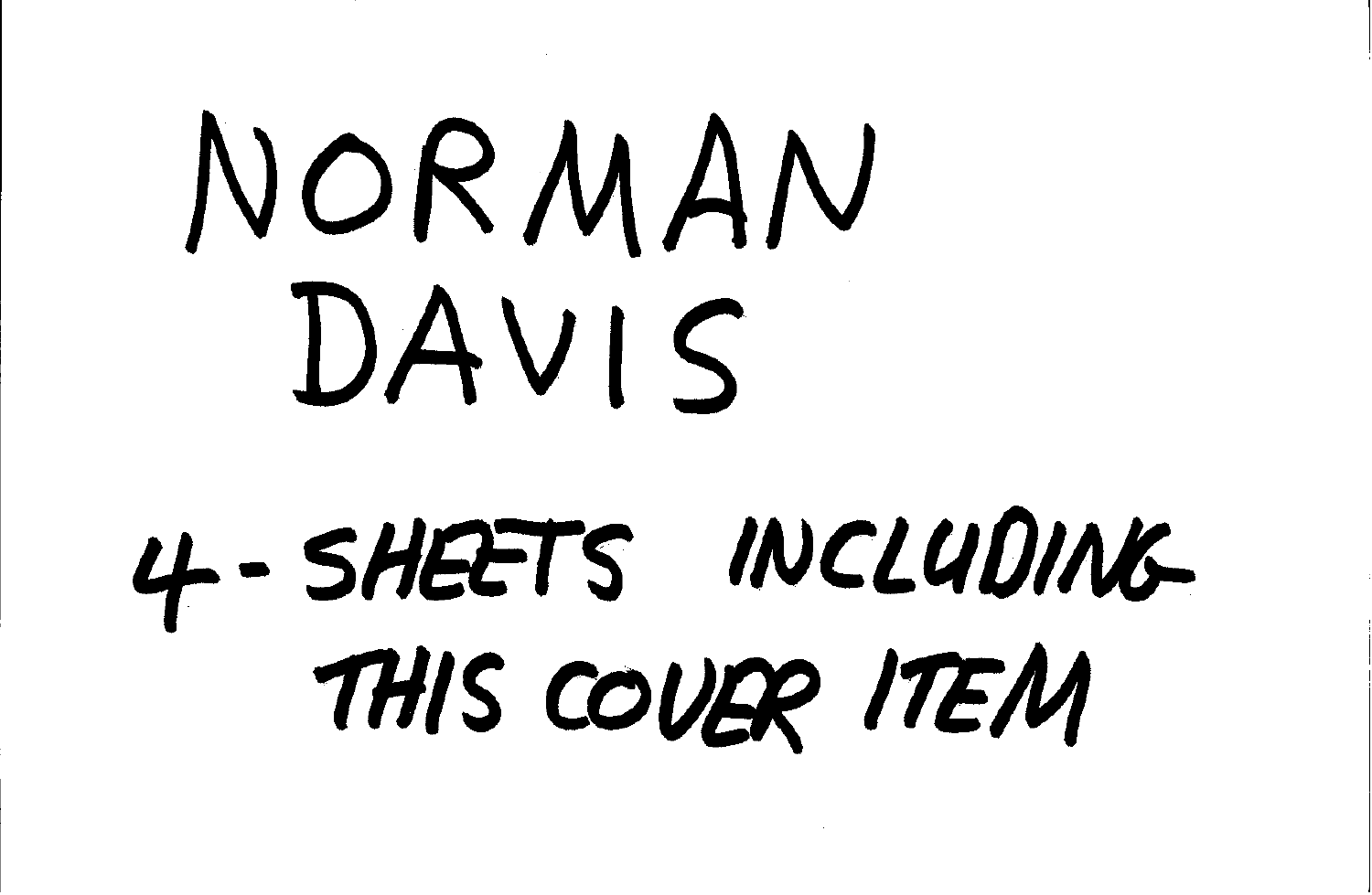**,..HOHIl** MO 7-4051

6040 S.W. 91nd si.. Miami, Fla. JJ 156 U.S.h., PHONE: 305 / 667-4051  $\text{FAX}: 305 / 667 - 3572$ 

**di Maqada Aliy** 

TO, Hs. Eve Nolan / IMAGE SALES National Geographic Image Collection Washington, DC 20036

FAX: 1-202-429-5776

DATE August 29, 1996

Dear Ms Nolan:

This is a follow-up of our discussion that began in February 29, 1996 conconing the marketing *ot* my "Reference Select" (NGS ID RFPI05F32, my ID-5783-074),

I trust you will recall and note that I stated in February and now state again that <sup>I</sup> declined and still decline permission for the Society to act as my photo agent.

On June 14, 1989 I signed an agreement with Kent Koberstecn for the Pennekamp Reef Park story #05738. It stated in Paragraph <sup>5</sup> (a-iii) that NGS may take and retain, in its illustrations libraries, copies of some of the photographs as "Reference Selects" only.

On November 16, 1989, I asked for clarification of what "Reference Selects" meant. Mr. Kobersteen advised me that the "Illustrations" Library is often a first source for photographs for numerous Society publications. "Reference Selects" means to me what Mr. Kobersteen told me it meant to him.

NGS was not then in the photo agency business. Had I known the Society had plans to go into that business, I never would have accepted those **tcrmso**

Formerly, the Society forwarded outside quieries directly to me. We have no agreement beyond that. The Society cannot alter the terms or our agreement unilaterally. It is NOT acceptable to me for the Society to act as my photo agent and to offer my material to outside **clicntso**

It will be mutually benoficial at this time to review which of my photographs arc in your Permanent Collection, in the Illustrations Library and in the NGS Image Collection. Your should know that most of my work is copyrighted by me. In order to avoid costly mistakes where my work appeared in print against my wishes and in violation of my copyrights, I believe the 'Society Should take steps now to protect its own interests as well as mine. I want an inventory of any and all images made'by me that arc held by the National Geographic in any form, including originals, duplicates, digital files, electronic. products, etc. '

Sincerely yours,

Jerry Greenberg SEAHAWK PRESS 6840 SW 92nd Street Miami, Florida 33156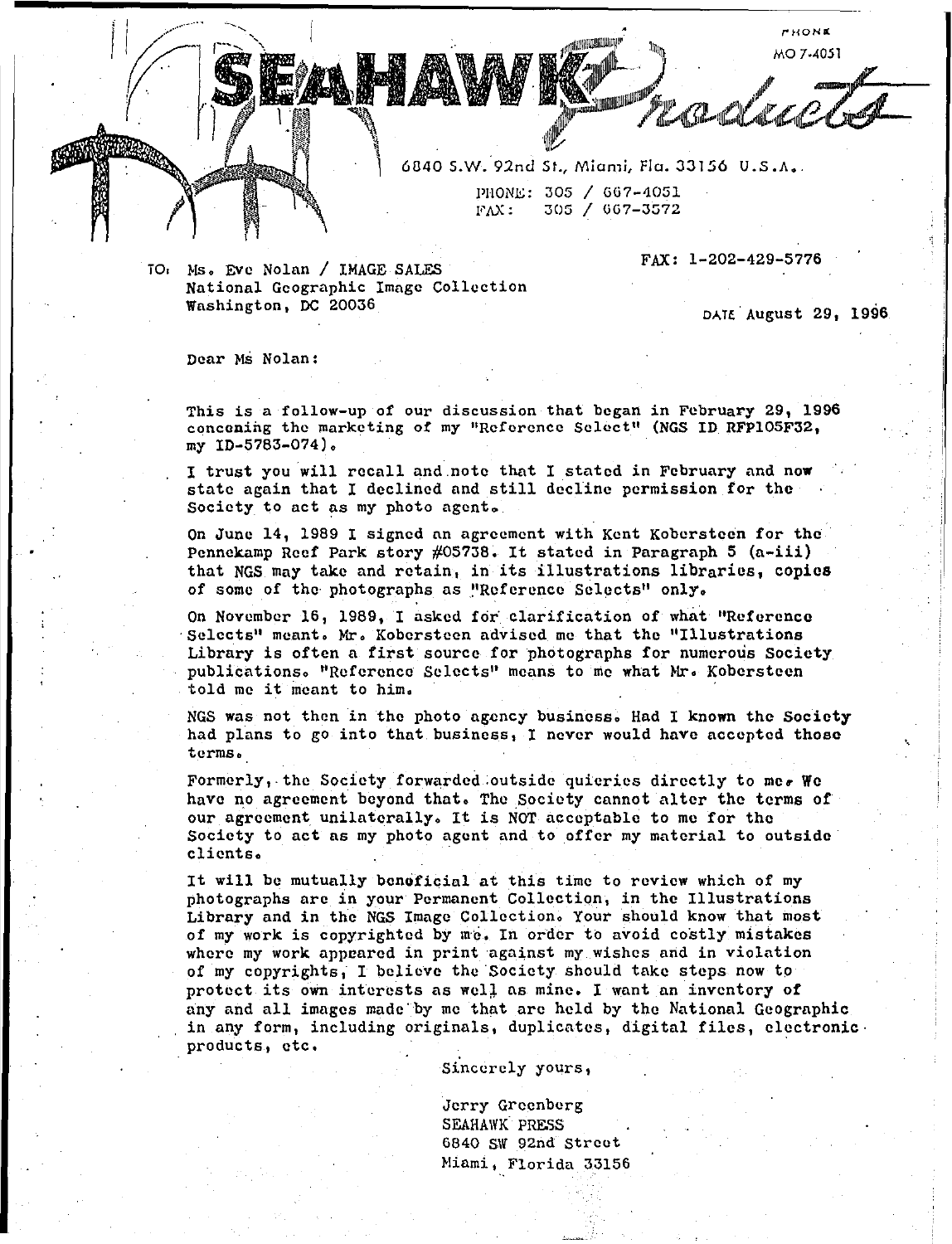## National Geographic Society

WASHINGTON, D.C. 20036

|                        | DATE:                                                                                                                           |
|------------------------|---------------------------------------------------------------------------------------------------------------------------------|
|                        |                                                                                                                                 |
|                        | NO. OF PAGES (INCLUDING COVER PAGE) :                                                                                           |
| TO:                    | srecope<br>NATIONAL<br><b>SOCIETY</b>                                                                                           |
| COMPANY:               | <b>EVE NOLAN</b><br>Image Sales<br>NGS IMAGE COLLECTION                                                                         |
| DEPT.:<br><b>FROM:</b> | 1145 17th Street N.W., Washington, D.C. 20036-4688, U.S.A.<br>Telephone: (202) 857-7537 Fax: (202) 429-5776<br><b>EVE NOLAN</b> |
| DEPT.:                 | IMAGE COLLECTION AND IMAGE SALES                                                                                                |
|                        | NATIONAL GEOGRAPHIC SOCIETY<br>1145 17th Street, NW<br>Washington, D.C. 20036                                                   |
|                        | 202-857-7575<br>TELEPHONE:                                                                                                      |
|                        | $202 - 429 - 5776$<br>FAX NO.:                                                                                                  |
|                        | **********************************                                                                                              |
| REMARKS :              |                                                                                                                                 |
|                        | Hello- Thank you for returning my call so                                                                                       |
|                        | promptly we would like to include this                                                                                          |
|                        | tile select for possible we in a pharmaceutical                                                                                 |
|                        | Company annual report. Thank you for your                                                                                       |
|                        | attention to this matter sincerely,                                                                                             |
|                        | au nr                                                                                                                           |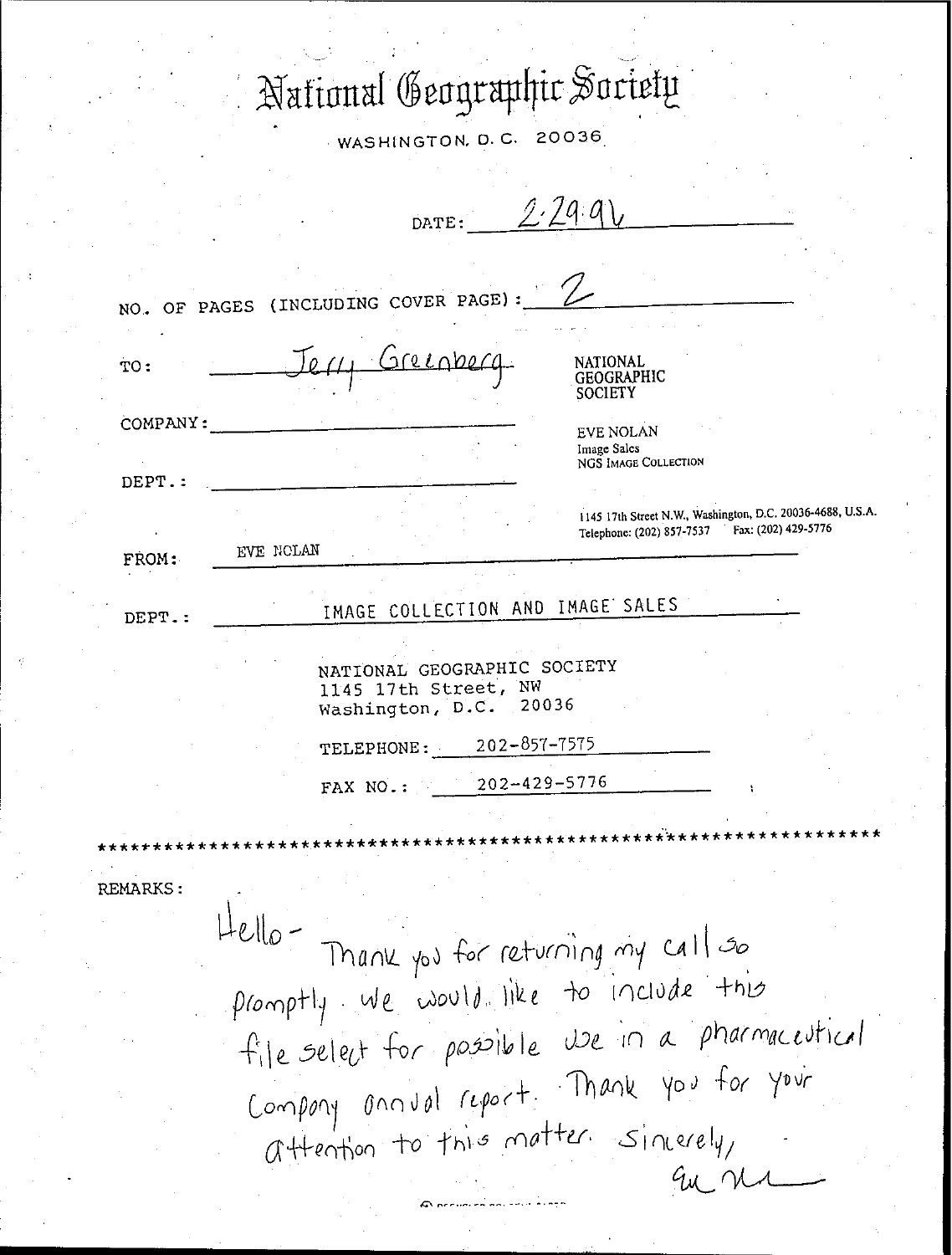|                      | Geographic Location: JOHN - ENNEKAMP CORAL REEF STATE - ARK/KEY LARGO |
|----------------------|-----------------------------------------------------------------------|
|                      | NATIONAL MARINE SANCTUARY, IN THE ATLANTIC OCEAN OFF                  |
|                      | KEY LARGO, FLORIDA.                                                   |
|                      | Subjects: WARD, FRED                                                  |
|                      | ATLANTIC OCEAN                                                        |
|                      | UNDERWATER REFUGES AND RESERVES                                       |
|                      | DIVERS AND DIVING                                                     |
|                      | ECOSYSTEMS                                                            |
|                      | INBOARD MOTORBOATS                                                    |
|                      | <b>PHOTOGRAPHERS</b>                                                  |
|                      | SARGASSUM PLANTS                                                      |
|                      | SARGASSUM SP.                                                         |
|                      | MOLASSES REEF                                                         |
|                      | GRECIAN ROCKS REEF                                                    |
|                      | Summary: CORAL REEFS TAKE CENTURIES TO GROW, AND ONLY YEARS TO        |
|                      | DIE. POLLUTION, CONSTRUCTION, AND CARELESS BOATERS,                   |
|                      | DIVERS, AND FISHERMEN THREATEN THEIR SURVIVAL.<br>THIS                |
|                      | PROJECT SHOWS THIRTY YEARS' DETERIORATION OF THE                      |
|                      | REEFS IN A PARK CREATED TO PRESERVE THEM.                             |
|                      | Legend: A diver, probably Fred Ward, surfaces under sargassum         |
|                      | weed over Molasses Reef or Grecian Rocks Reef. The                    |
|                      | boat is most likely the one he and Jerry Greenberg                    |
|                      | used to photograph this story.                                        |
|                      | Submitter: GREENBERG, JERRY                                           |
| $Median(s): 35MM-SD$ |                                                                       |
|                      | Received Date: $07/89 - 08/89$                                        |
|                      |                                                                       |
|                      | Submitted for Project Title: PENNEKAMP REEF PARK                      |
|                      | Submitted for Product Type: NGM                                       |
|                      |                                                                       |
|                      |                                                                       |
|                      | Selected for Project Title: PENNEKAMP REEF PARK                       |

Selected for Product Type: NGM Project #: 05738

Picture Id: RFPl05F32 Consecutive #: 74 Accession Date: 1995 325 Photographer's Status: N Published Flag: N

 $\begin{array}{c}\n\mathcal{J} & \mathcal{S}^1 2 + 16 \\
\mathcal{L}^Y & \mathcal{C}^{\mathcal{C}^0} & \mathcal{C}^{\mathcal{C}^1}\n\end{array}$ 

Picture Orientation: H Color Indicator: <sup>C</sup> ,



 $C$  NGS